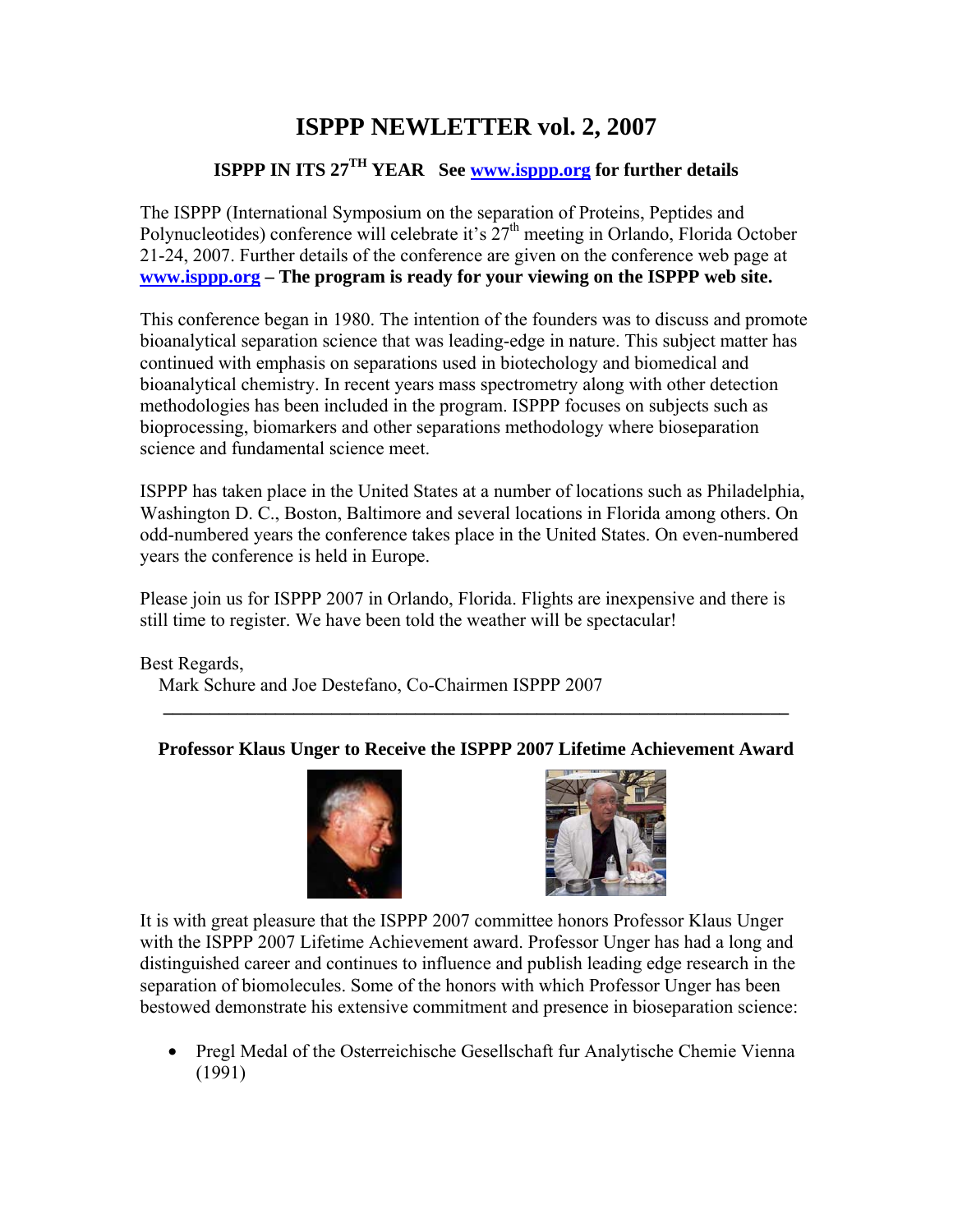The Pregl medal is awarded at irregular intervals to outstanding researchers working in the field of analytical chemistry. The medal is named after the Austrian Nobel Prize Laureate Fritz Pregl, who was professor of chemistry in Graz. Pregl, whose work generated enormous progress in metabolic, hormone and enzyme research, received the Nobel Prize in 1923 for his work on the microanalysis of organic substances.

Some other awards which recognize Professor Unger's contributions include:

- A. J. P. Martin award in Chromatography of the Chromatographic Society, London (1983)
- Humboldt Research Award, Riksbankens Jubileumsfond, Stockholm (1983)
- American Chemical Society award in chromatography (1985)
- Distinguished lecturer in the Frontiers of Chemical Research Program at the Texas A&M, College Station, Nov. 1995
- Honorary Doctorate: Kaunas University of Technology, Kaunas, Lithuania, October 1999.
- Japan Society for the Promotion of Science Fellowship, March 2000.
- Honorary Doctorate: University of Ioannina, Ioannina, Greece 2002.
- F. C. Donders chair at the Faculty of Pharmaceutical Sciences, Utrecht University, Utrecht, The Netherlands, May 2004.

Professor Unger has published over 400 papers in peer-reviewed journals, and has received over 55 patents on chromatographic materials and on inorganic catalysis. He has authored or co-authored 15 monographs and has been co-editor of 17 symposium proceedings. Professor Unger was chairman and organizer of HPLC 1993 in Hamburg, Germany. He has mentored 125 (!) PhD students in his long and distinguished career as Professor of Chemistry

His interests include the tailored synthesis of porous and nonporous silicas; nanoparticle technology, chemical surface functionalization, molecular imprinting of polymers, analytical and preparative HPLC, high-throughput separations, and multidimensional chromatography of proteins.

Please join us at ISPPP 2007 for this memorable event.

## **ISPPP Golf**

**\_\_\_\_\_\_\_\_\_\_\_\_\_\_\_\_\_\_\_\_\_\_\_\_\_\_\_\_\_\_\_\_\_\_\_\_\_\_\_\_\_\_\_\_\_\_\_\_\_\_\_\_\_\_\_\_\_\_\_\_\_\_\_\_\_\_\_** 

The traditional ISPPP Golf Outing is planned for Sunday, October 21, 2007 in Orlando, Florida. The tee times begin early - we will leave the hotel at around 7:30 a.m. and the earliest you could expect to return to the conference venue would be 2:00 pm. The golf event will conflict with the conference short courses that are also held on this day, so choices must be made. If you are interested in participating in this golf event, you should contact Joe DeStefano at [joedestefano@advanced-materials-tech.com](https://webmail.speakeasy.net/cgi-bin/compose?id=008de61b3e816e4799e3622fe11cd6d0f61&new=&xsl=compose.xsl&to=joedestefano@advanced-materials-tech.com)

**\_\_\_\_\_\_\_\_\_\_\_\_\_\_\_\_\_\_\_\_\_\_\_\_\_\_\_\_\_\_\_\_\_\_\_\_\_\_\_\_\_\_\_\_\_\_\_\_\_\_\_\_\_\_\_\_\_\_\_\_\_\_\_\_\_\_\_**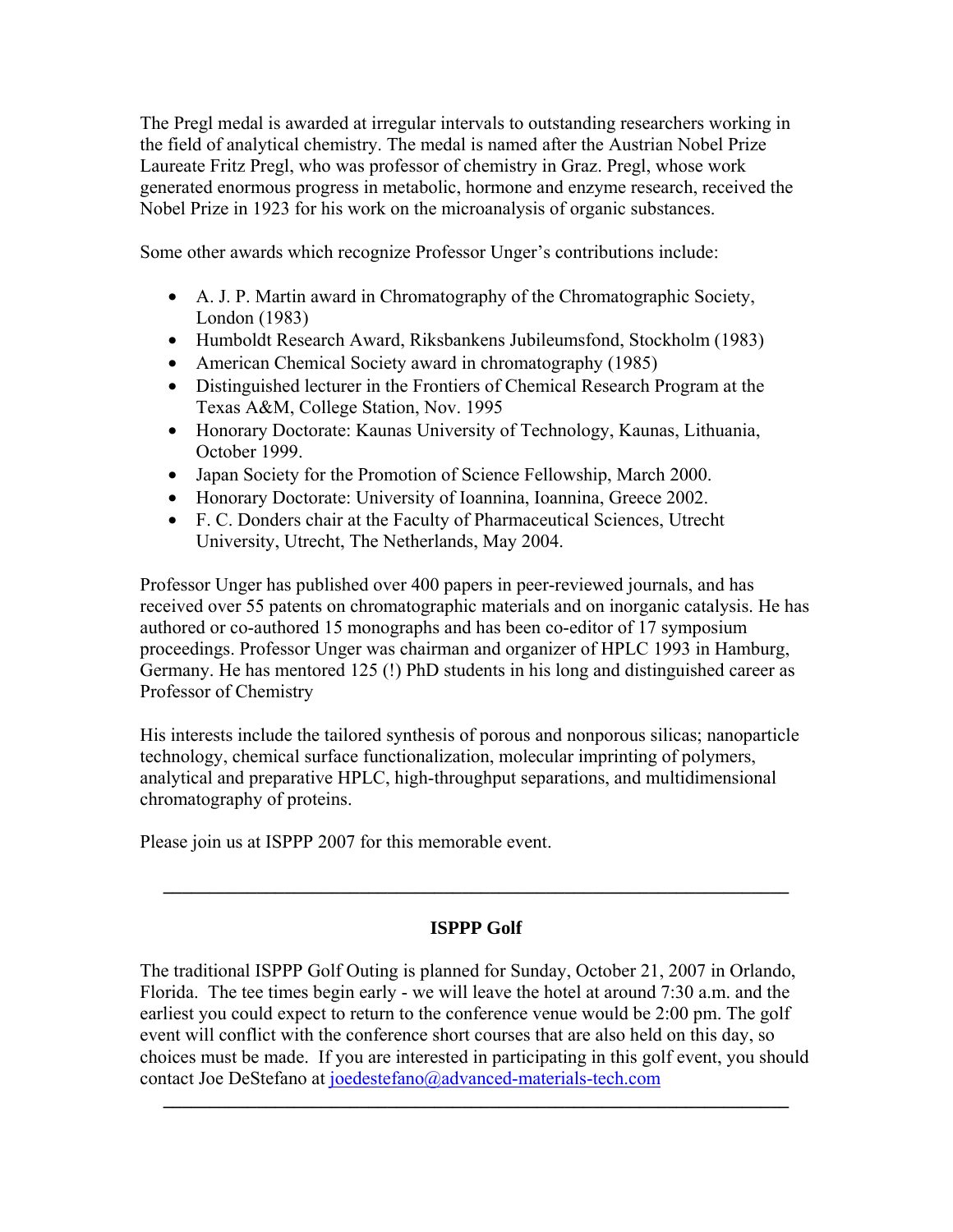#### **Column Technology: UPLC, Pellicular Packings, Monoliths**

There have been few times in the history of HPLC that have seen the level of activity in packing materials that has taken place in the last few years. These advances in new column technologies with respect to their applications in bioanalysis will be explored at ISPPP 2007 as there are many talks in this area. Hear the experts discuss new advances in these columns technologies for biomolecules and how they compare with other technologies. Discussions will include both analytical and preparative applications.

#### **Biotech Process Technology**

**\_\_\_\_\_\_\_\_\_\_\_\_\_\_\_\_\_\_\_\_\_\_\_\_\_\_\_\_\_\_\_\_\_\_\_\_\_\_\_\_\_\_\_\_\_\_\_\_\_\_\_\_\_\_\_\_\_\_\_\_\_\_\_\_\_\_\_** 

Antibody-based systems form the basis for a number of separation strategies and these approaches are covered at ISPPP in a number of talks. We expect to see more separationbased technology evolving from antibody-based separation systems. Don't miss these talks!

#### **Biomarkers**

**\_\_\_\_\_\_\_\_\_\_\_\_\_\_\_\_\_\_\_\_\_\_\_\_\_\_\_\_\_\_\_\_\_\_\_\_\_\_\_\_\_\_\_\_\_\_\_\_\_\_\_\_\_\_\_\_\_\_\_\_\_\_\_\_\_\_\_** 

The search for protein-based biomarkers continues. Hear the latest developments in these areas where separation science has the lead because of the ability to cut through the complexity barrier and look for species present that may indicate a disease state. A significant number of researchers incorporate mass spectrometry into the biomarker search and discover strategy; a number of these developments are highlighted at ISPPP 2007 and these developments are focused on making mass spectrometry more accessible to separation scientists.

#### **Short courses at ISPPP 2007**

**\_\_\_\_\_\_\_\_\_\_\_\_\_\_\_\_\_\_\_\_\_\_\_\_\_\_\_\_\_\_\_\_\_\_\_\_\_\_\_\_\_\_\_\_\_\_\_\_\_\_\_\_\_\_\_\_\_\_\_\_\_\_\_\_\_\_\_** 

There are 4 great short courses being featured this year in the ISPPP 2007 conference. Please see their complete description at the [www.isppp.org](http://www.isppp.org/) website.

**Short Course # 1: Monolithic Columns: How to Make and Use Them 9:00 AM through Noon, October 21, 2007 Presented by Prof. Frantisek Svec, University of California, Berkeley, CA, USA** 

**Short Course # 2: Mass Spectrometry in Glycomics and Glycoproteomcs 9:00 AM through noon, October 21, 2007 Presented by Prof. Ron Orlando, The University of Georgia, Athens, GA, USA**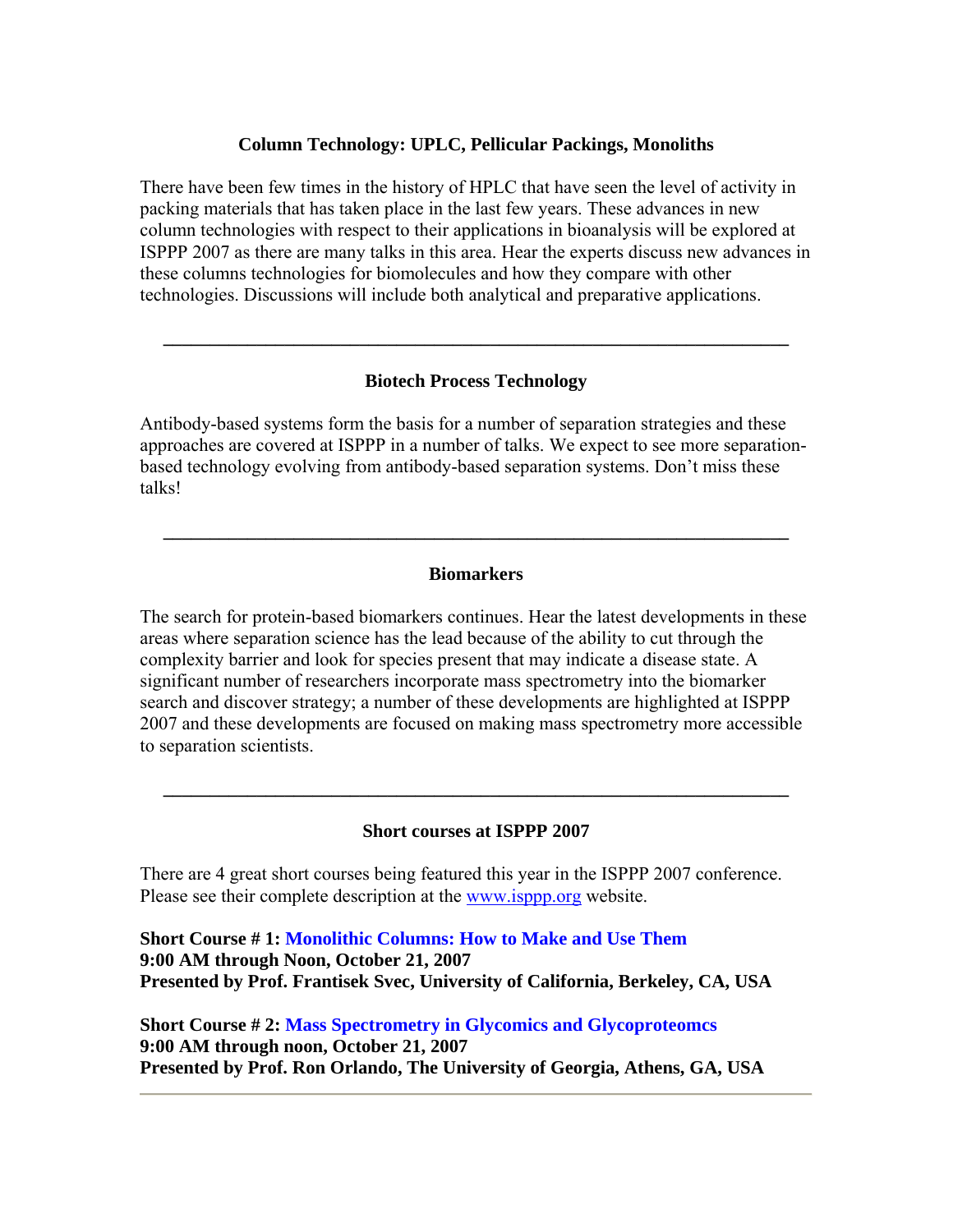**Short Course # 3: Preparative-scale Separation of Biomolecules 1:30 through 4:30 PM, October 21, 2007. Presented by Prof. Alois Jungbauer, University of Natural Resources and Applied Life Sciences, Vienna, Austria** 

**Short Course # 4: Particle Packed Columns and Monolithic Columns in HPLC:A Comparison and Critical Appraisal 1:30 through 4:30 PM, October 21, 2007.** 

**Presented by Prof. Klaus K. Unger and Romas Skudas, Department of Inorganic Chemistry and Analytical Chemistry, Duesbergweg 10 – 14, Johannes Gutenberg-University, 55099 Mainz , Germany** 

## **Some of the Featured Talks for ISPPP 2007**

R. Bischoff *et al* Biomarker Discovery in Body Fluids by LC-MS

B. Karger *et al* Ultratrace LC/MS Analysis Using 10 μm i.d. PLOT Columns

F. Svec: Monolithic columns for bioseparations: Present state-of-the-art and future trends

U. Neue *et al* Theoretical and Practical Considerations in the Application of UPLC to the Separation of Peptides

M. Gilar *et al* UPLC Separation of Oligonucleotides: Method Development.

S. Cramer *et al* Investigation of chemical selective displacers using robotic high throughput screening, SPR, NMR and MD simulations.

R. Orlando *et al* Novel Separation and Quantification Strategies for the Characterization of Glycopeptides from Complex Biological Mixtures

D. Hunt *et al* Innovative Mass Spectrometry Technology for the Study of Cell Signalling

D. Lubman *et al* 2-D Liquid Separations, Microarrays and Microproteomics for Mapping Changes in Disease States

A. Jungbauer *et al* Separation of viruses by monolithic columns

J. Kirkland *et al* High Speed Separation of Peptides Using Columns of "Fused-Core" Particles

G. Guiochon *et al* Comparison of the Performance of some Modern HPLC Columns in the Gradient Elution of a few Protein Digests

A. M. Lenhoff *et al* Towards Prediction of the Dynamic Binding Capacity of Proteins